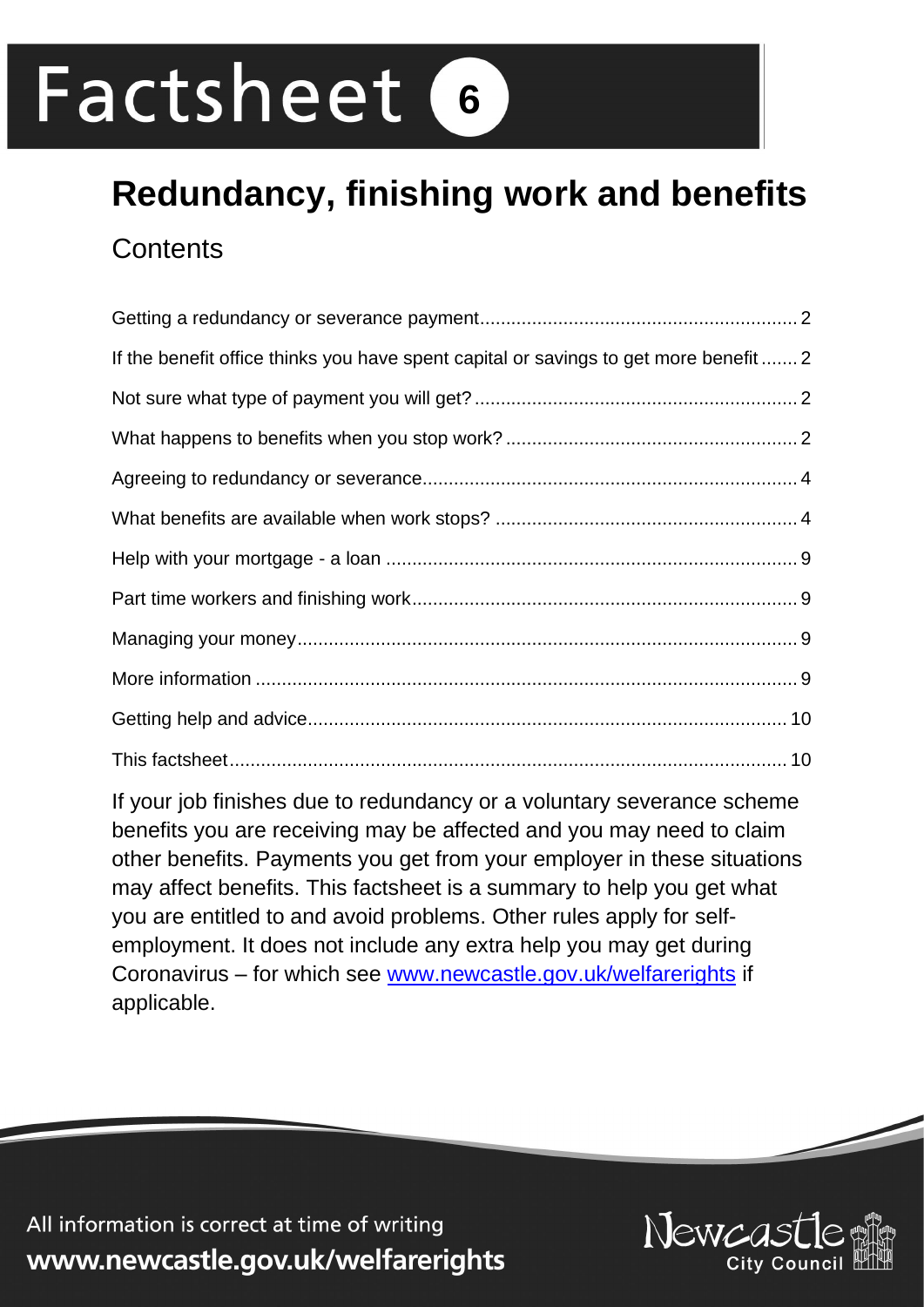### <span id="page-1-0"></span>**Getting a redundancy or severance payment**

When you finish work you may get statutory redundancy pay or a lump sum payment from your employer. These payments may count as capital if you are claiming a means tested benefit.

Means tested benefits for people of working age, include Income Support, Income related Employment and Support Allowance, Income based Jobseekers Allowance, Housing Benefit or Universal Credit (UC) if it applies and Council Tax Support. For people of pension age, it's Pension Credit, Housing Benefit and Council Tax Support.

If you are under pension age you cannot get most means tested benefits while you have capital (savings) of £16,000 or more. This includes your partner's capital. For every £250 you have between £6,000 and £16,000 you are treated as having a £1 (or £4.35 a month for UC) a week income, called 'tariff income'. These amounts are more generous for people of pension age. Find out your 'pension age' from [www.gov.uk/calculate-state-pension.](http://www.gov.uk/calculate-state-pension)

# <span id="page-1-1"></span>**If the benefit office thinks you have spent capital or savings to get more benefit**

In this case they can treat you as though you still have the money called notional capital. This *may* apply even if you use the money to pay off a mortgage or debts.

If you claim a benefit and it is refused or you get paid a reduced amount because of this rule it is important to seek advice. Details at the end.

# <span id="page-1-2"></span>**Not sure what type of payment you will get?**

If you have been offered or paid a lump sum because your job is ending but you not sure what type of payment it is, seek advice.

### <span id="page-1-3"></span>**What happens to benefits when you stop work?**

The following are the main means tested benefits you may be getting whilst working and what you should do when you stop work. Also see the section below 'What benefits are available when work stops'.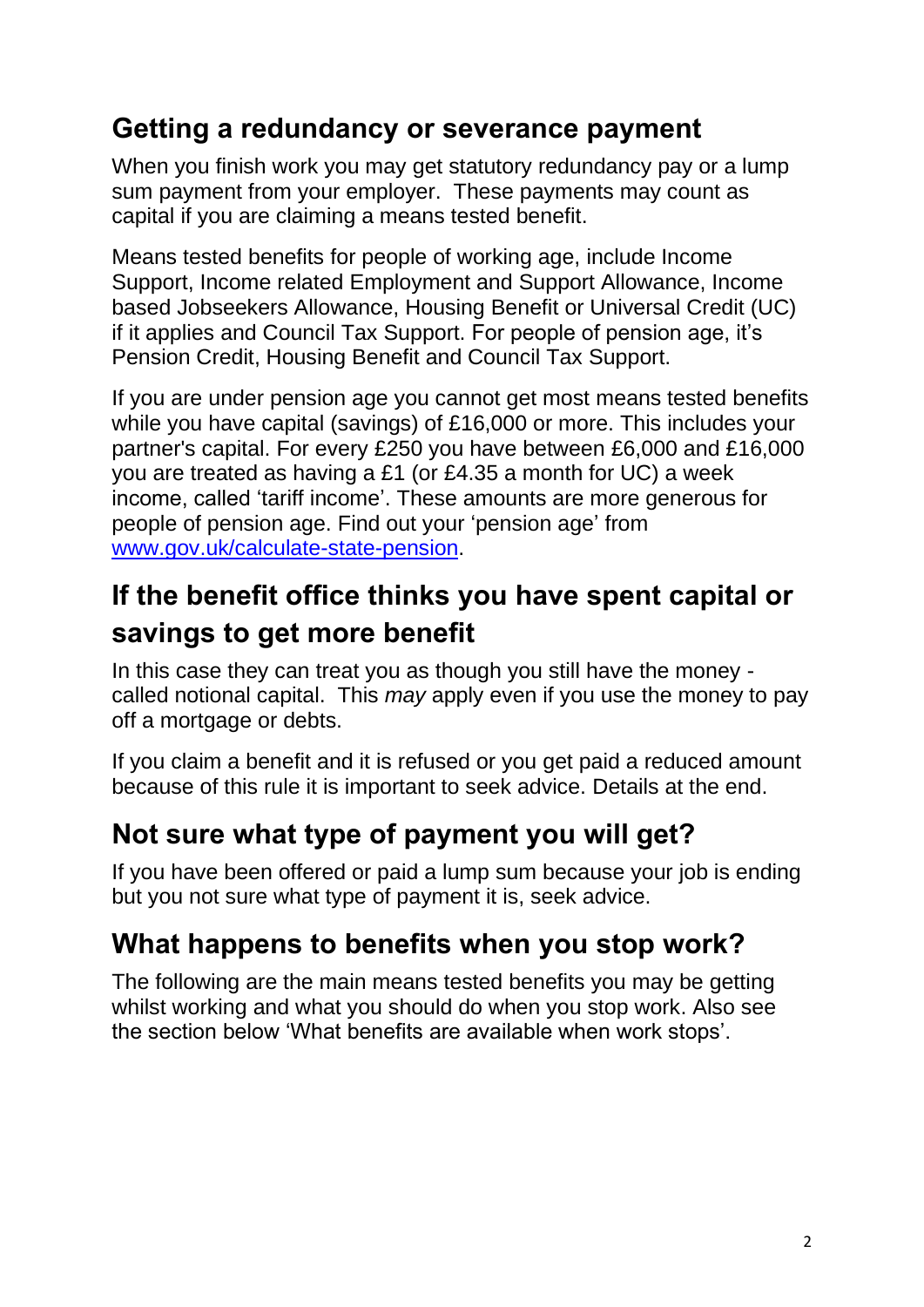#### **Working Tax Credits**

You can get Working Tax Credit (WTC) when you work 'full time', which means 16, 24 or 30 hours or more a week. You must inform HM Revenue and Customs (HMRC) if your job ends or you stop working 'full time'. Phone the Tax Credits helpline on 0345 300 3900 or go to: [www.gov.uk/browse/benefits/tax-credits.](http://www.gov.uk/browse/benefits/tax-credits) You can carry on getting WTC for 4 weeks after you finish work.

If you have a partner who satisfies the full-time rules, you may be able to carry on getting WTC based on their earnings. Then you have a choice:

- You can let HMRC know as soon as you stop work and they can reassess you straight away - so you should get more WTC as your income has reduced. If you get another job in the same financial year you will have to let HMRC know to avoid overpayment.
- Or you can wait until the end of the financial year to tell HMRC. You will then get any underpayment of WTC as a lump sum. Or it can be added to your next year's Tax Credits if you are still getting them.

#### **Housing Benefit or Council Tax Support**

These benefits can be paid when in and out of work. They are paid regardless of working hours but are affected by the amount of wages and other income you may have. So, it is important you notify Newcastle City Council Revenue and Benefits section when you stop work. See below.

#### **Universal Credit**

Universal Credit (UC) is replacing all working age and means tested benefits (called 'legacy benefits') apart from Council Tax Support across the UK. UC can be paid when in and out of work and the amount depends on your circumstances and income. It is paid regardless of working hours. So, if you finish work or reduce your hours, your UC may go up, whereas under legacy benefits you may have had to claim a new benefit. You cannot now normally make a new claim for 'legacy' benefits. You may have to claim UC. UC is calculated and paid monthly in arrears called 'assessment periods'. If you are paid tax through PAYE, HMRC automatically notifies DWP of changes in earnings who recalculates your UC. But it's still your responsibility to always let the DWP know. If you report your job loss in the UC monthly assessment period the job ended, the amended UC will begin from the start of that assessment period. Final earnings are taken into account in the assessment period in which they are paid.

More about Universal Credit: [www.newcastle.gov.uk/universalcredit](http://www.newcastle.gov.uk/universalcredit)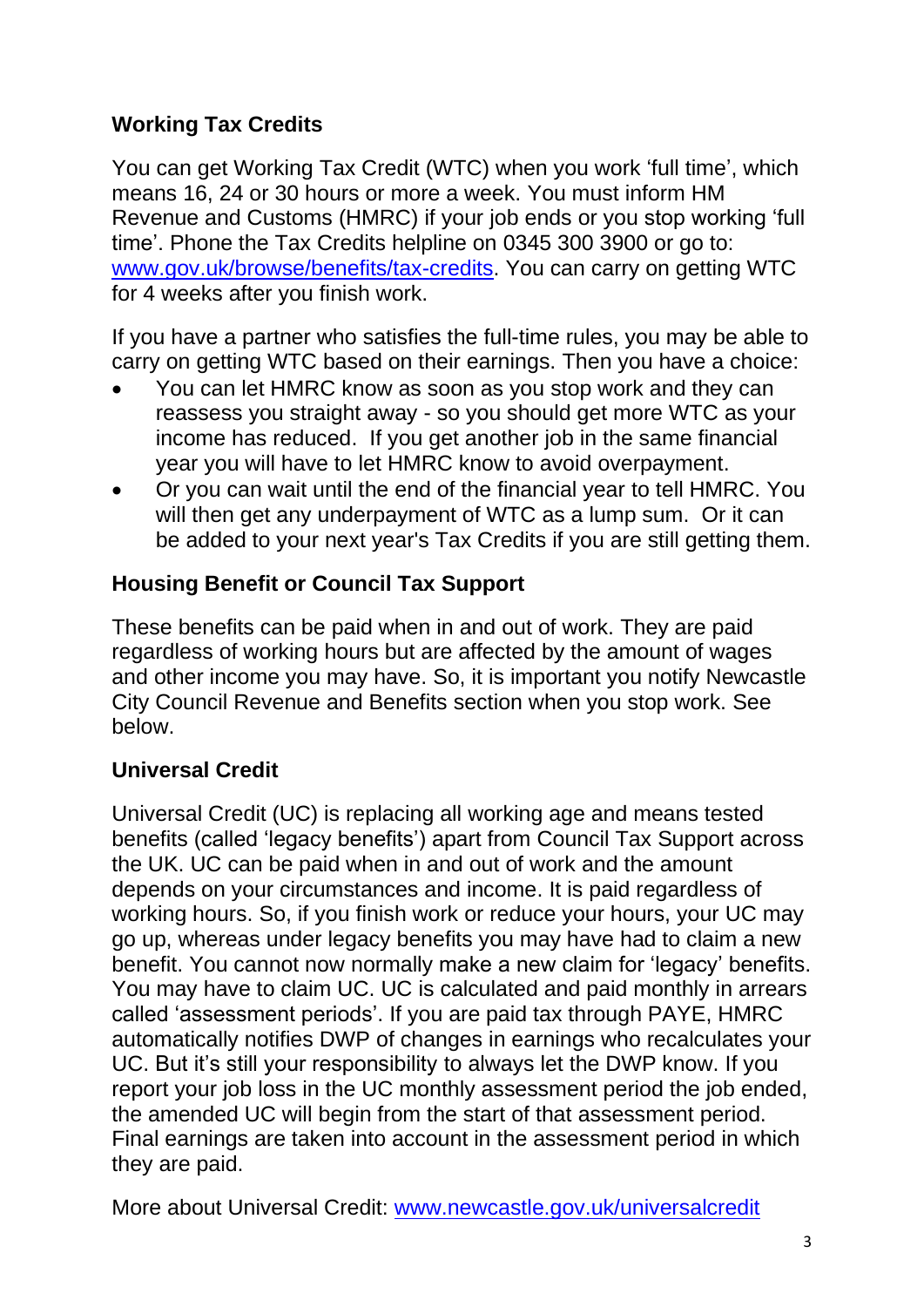### <span id="page-3-0"></span>**Agreeing to redundancy or severance**

If you leave your work voluntarily without good reason, you may find some or all of your Universal Credit or JSA reduced for a period - called a sanction. However, if you agree to voluntary redundancy or severance you should not be classed as leaving your job voluntarily so, you should be entitled these benefits without such restriction. But if you refuse other work you may be sanctioned for another reason, such as 'neglecting to avail' yourself of a work opportunity.

### <span id="page-3-1"></span>**What benefits are available when work stops?**

#### **Universal Credit**

#### **First a note on Universal Credit and the benefits it's replacing**

As described above Universal Credit (UC) is replacing most working age and means tested benefits (called 'legacy benefits') which are:

- Income based Jobseekers Allowance (JSA) if you are looking for work
- Income related Employment and Support (ESA) Allowance if you are not fit for work
- Income Support in some other circumstances
- Housing Benefit for help with rent
- Child Tax Credit for children
- Working Tax Credit as described above

Before UC, you would have been able to claim these legacy benefits when stopping work but in most cases, you will now have to claim UC.

All other benefits are still payable. For example:

- Council Tax Support for help with Council Tax as that has not been replaced by Universal Credit.
- Contribution based JSA and contributory ESA have not been replaced by Universal Credit, so you can still claim them.
- Pension Credit and Housing Benefit is available if you are pension age, because Universal Credit is for working age people.
- All non means tested benefits and all contribution based benefits can still be claimed including disability benefit like Personal Independence Payment.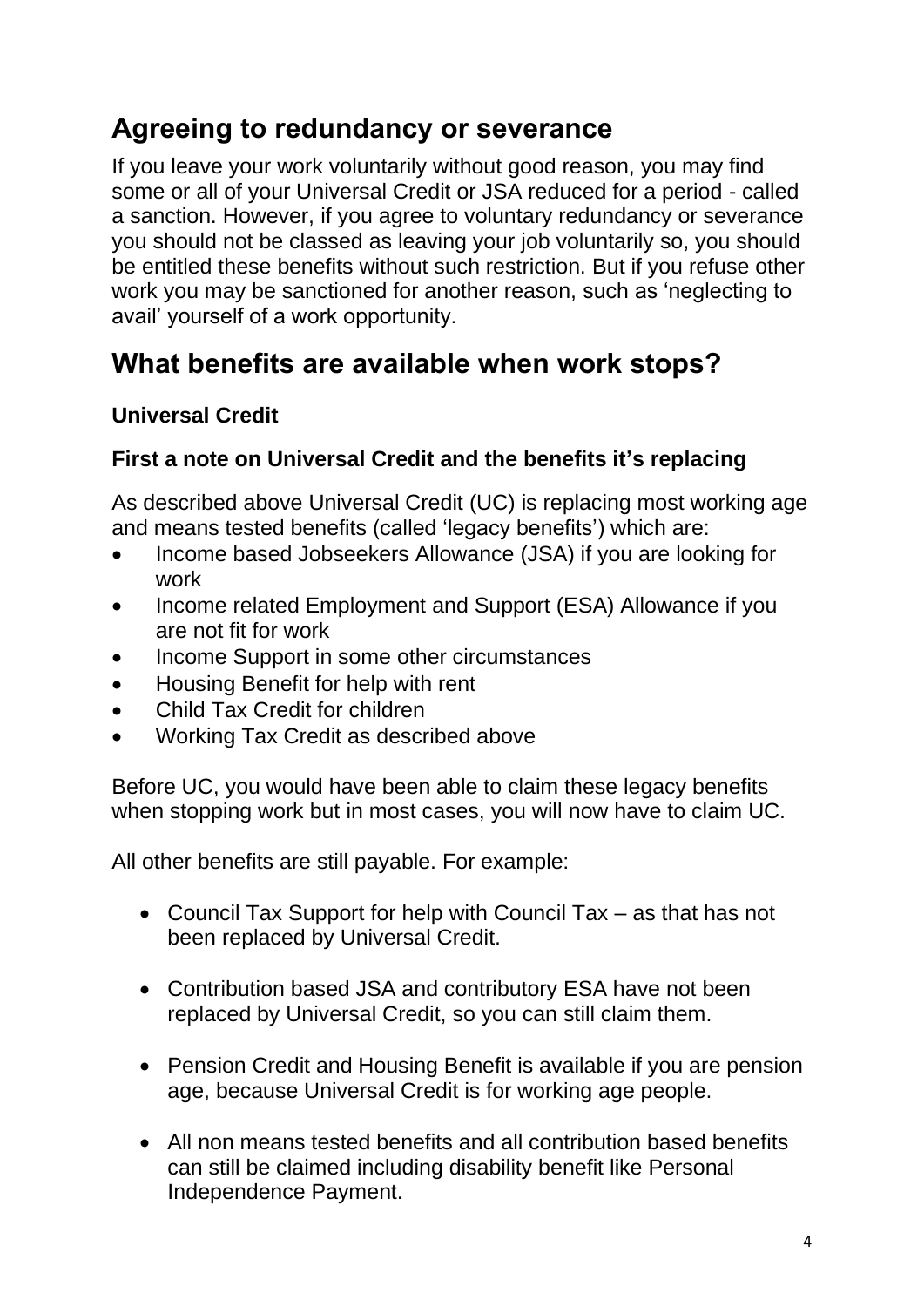Those people who are on a legacy benefit and have a change in circumstances that previously would have involved a new claim for another legacy benefit will be told to claim UC instead. For more advice on this, see the table: 'What changes might lead to a claim for Universal Credit?' on our [more detailed Universal Credit webpage](https://www.newcastle.gov.uk/services/benefits/welfare-rights-and-money-advice/changes-benefits-system/universal-credit-more) which explains when you have to claim UC and when you do not. Secondly, those on legacy benefits may be better off on UC, so it is important to compare the present amounts on legacy benefits versus what you would get on Universal Credit. This is called a better off calculation and can be done by an [advice service](https://www.newcastle.gov.uk/services/welfare-benefits/welfare-rights-and-money-advice/benefit-advice-services-newcastle-and) or use an [online calculator.](https://www.newcastle.gov.uk/services/welfare-benefits/welfare-rights-and-money-advice/check-your-entitlement-benefits-online)

#### **How do payments at the end of a job affect Universal Credit?**

An occupational pension or income from a personal is taken into account as income. So too are your final earnings, including wage arrears, pay in lieu of notice and accrued holiday pay.

The following are taken into account as capital: redundancy pay (statutory and contractual), unfair dismissal awards by an employment tribunal and any pay in lieu of notice for damages for breach of contract.

#### **How do I claim Universal Credit?**

You claim Universal Credit online via the webpage: <https://www.gov.uk/universal-credit> or this direct link: [www.gov.uk/apply](http://www.gov.uk/apply-universal-credit)[universal-credit](http://www.gov.uk/apply-universal-credit)

Jobcentre Plus provide a telephone number for help and advice on making an online claim. It is available Monday to Friday, 8am to 6pm, 0800 328 5644. Like most other benefits, the DWP also provide a video relay service for British Sign Language (BSL) users and a relay service for those who cannot hear or speak on the phone.

More details about Universal Credit and who it applies to is on the website: [www.newcastle.gov.uk/universalcredit](http://www.newcastle.gov.uk/universalcredit)

#### **Other benefits that might be available when work stops:**

**Note** The way final earnings and so on are treated depend on whether you were getting those benefits when working or your job ends before benefit starts.

#### **Jobseekers Allowance**

Jobseekers Allowance (JSA) is for people who are available for and 'actively seeking' work.

There are 2 types of JSA: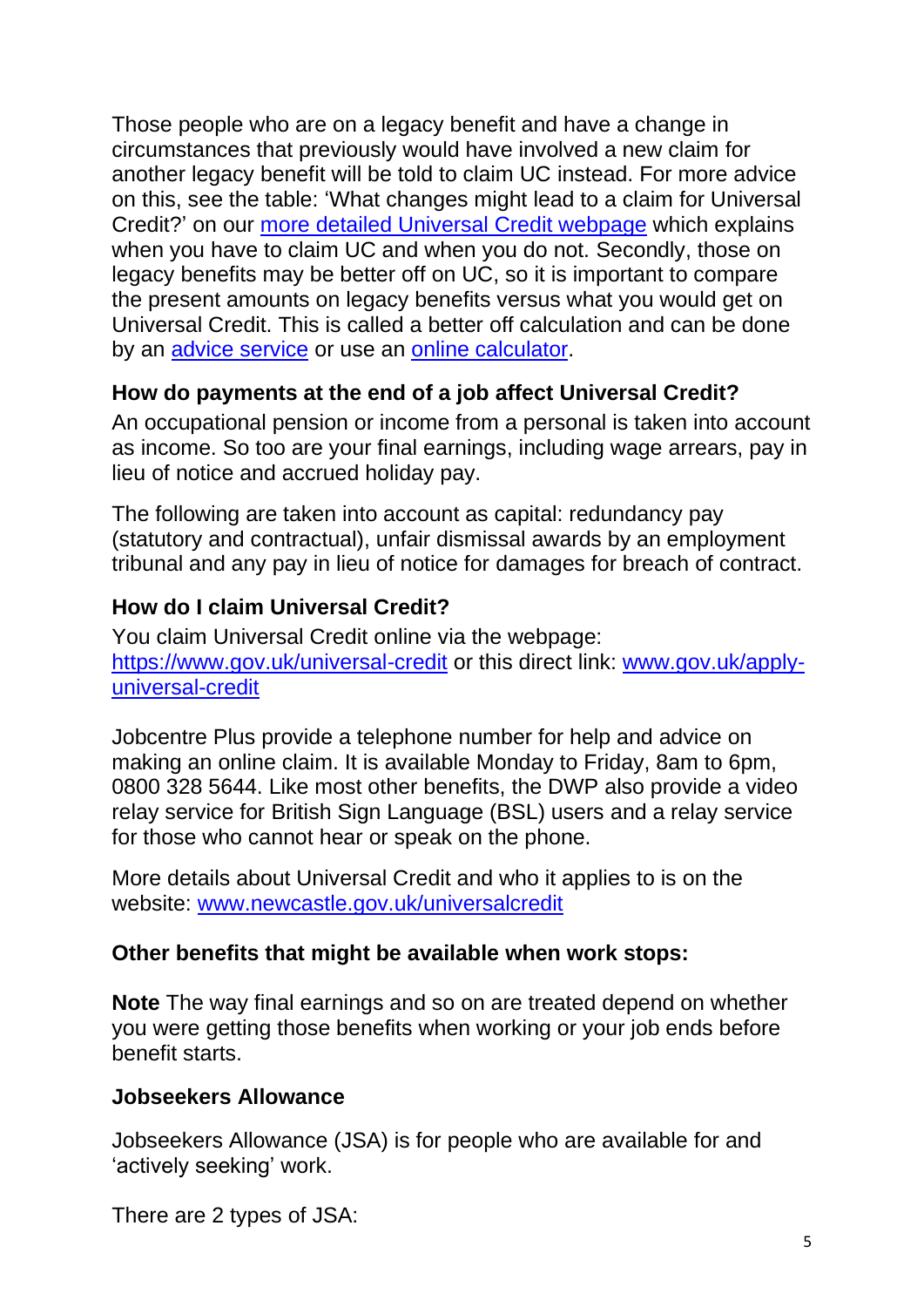- **Contribution based JSA, which you can claim if you have paid** sufficient National Insurance contributions and is also called 'New style JSA'. It has not been replaced by Universal Credit.
- **Income related JSA**, but Universal Credit has replaced income related JSA for most new claims.

You can claim **Contribution based JSA** (CB-JSA) which you can get for up to 26 weeks if you have paid sufficient National Insurance contributions.

#### **How do payments at the end of a job affect JSA?**

If you get a pension from work, CB-JSA is reduced pound for pound by any amount over £50 a week.

#### **Working full or part time?**

You cannot claim CB-JSA when you are working full time which is classed as 16 hours a week or more. If you work part time (below 16 hours a week) your CB-JSA is reduced by your earnings except for £5 a week. It is £20 a week for part time firefighters and so on.

#### **How do I claim Jobseekers Allowance?**

You claim Jobseekers Allowance from Jobcentre Plus. Details [www.gov.uk/jobseekers-allowance/how-to-claim](http://www.gov.uk/jobseekers-allowance/how-to-claim)

You can only get Contribution based JSA for yourself. To help with low income, you may also be able to claim Universal Credit and Council Tax Support.

#### **Employment and Support Allowance**

Employment and Support Allowance (ESA) is for people who have 'limited capability for work'. This means unfit for work. There are 2 types of ESA:

- **Contribution based ESA** which you can get if you have paid sufficient National Insurance contributions. It has not been replaced by Universal Credit.
- **Income related ESA**, but Universal Credit has replaced income related ESA for most new claims. However, it is possible that you have been getting some income related ESA whilst you have been working. In which case, when your job ends you would inform the DWP who should increase your income related ESA due to a drop in income. But remember, if you claim *another* 'legacy benefit' all your legacy benefits stop and you would then have to claim UC.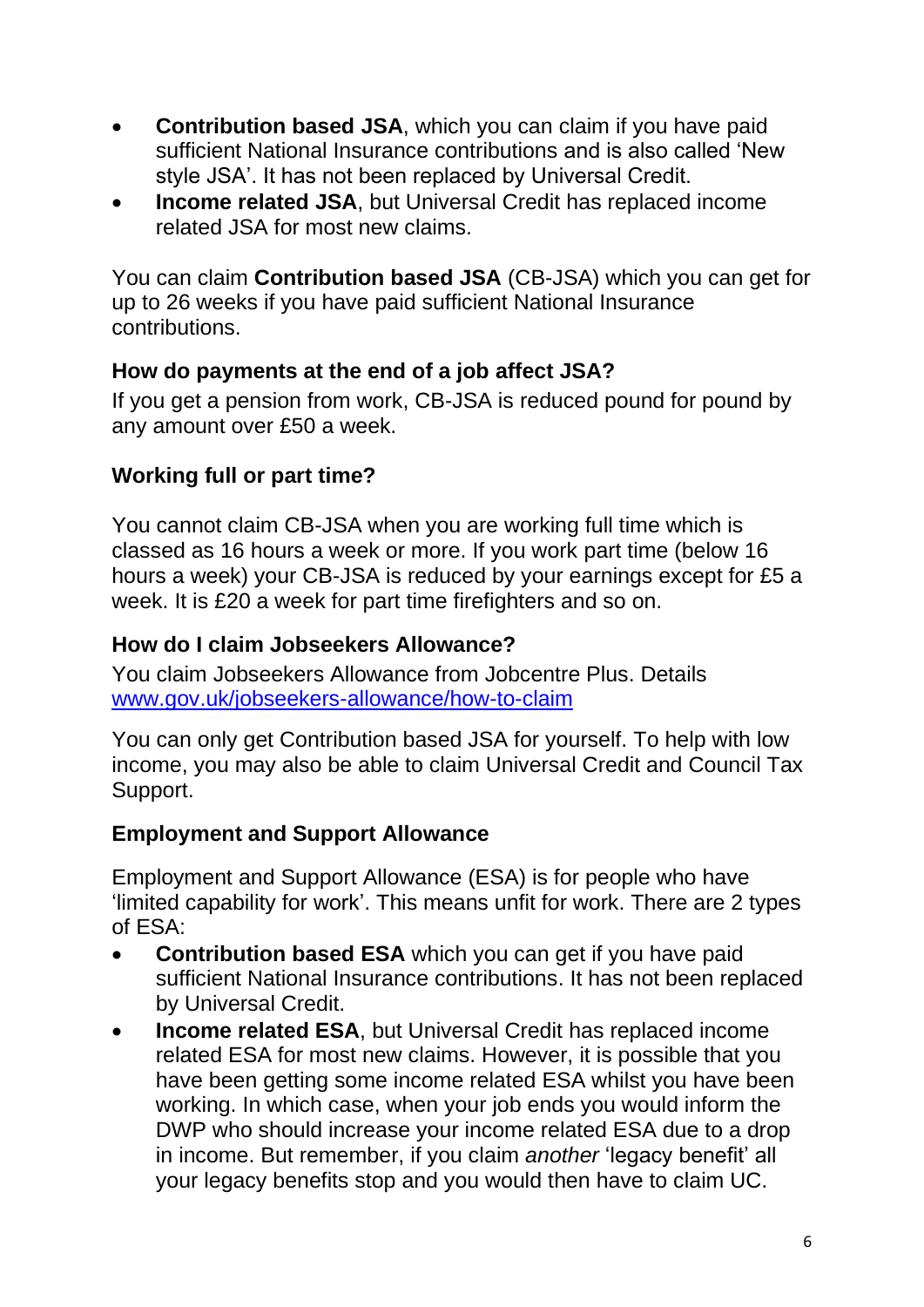#### **Payments at the end of a job - how is ESA affected?**

**Contribution based ESA** is not affected by most payments including redundancy and severance payments. If you get a pension from work Contribution based ESA is reduced by half of any amount over £85 a week.

If you are still able to continue with **income related ESA** – as described above – then the following may apply.

Contractual redundancy pay or severance pay count as capital but only up the amount of any statutory redundancy pay you would be entitled to. You can find out how much statutory redundancy pay you would get at: [www.gov.uk/calculate-your-redundancy-pay](http://www.gov.uk/calculate-your-redundancy-pay)

Example: Ailsa would get £3000 as a statutory redundancy payment. She actually gets £10,000 when she leaves work under a voluntary severance scheme. Only £3000 of this counts as capital for Jobseekers Allowance. The rest is ignored.

#### **Housing Benefit and Council Tax Support**

Housing Benefit (HB) and Council Tax Support (CTS) are means tested benefits, administered by local councils to help people on low incomes pay their rent and Council Tax.

As described above, Universal Credit has replaced HB for most new claims. However, it is possible that you have been getting some Housing Benefit whilst you have been working. In which case, when your job ends you would inform your City Council's Housing Benefit section who should increase your Housing Benefit due to a drop in income. But remember, if you claim another 'legacy benefit' all your legacy benefits stop and you would then have to claim UC.

The rules on how HB are affected at the end of a job are similar to income related ESA.

UC has not replaced Council Tax Support.

#### **Contacting your City Council about Housing Benefit and/or Council Tax Support?**

HB and CTS are administered by the City Council. For Newcastle residents phone 0191 278 7878 or via the Council's webpage: [www.newcastle.gov.uk/services/welfare-benefits/housing-benefit/housing-benefit](http://www.newcastle.gov.uk/services/welfare-benefits/housing-benefit/housing-benefit-and-council-tax-support-useful-forms)[and-council-tax-support-useful-forms](http://www.newcastle.gov.uk/services/welfare-benefits/housing-benefit/housing-benefit-and-council-tax-support-useful-forms)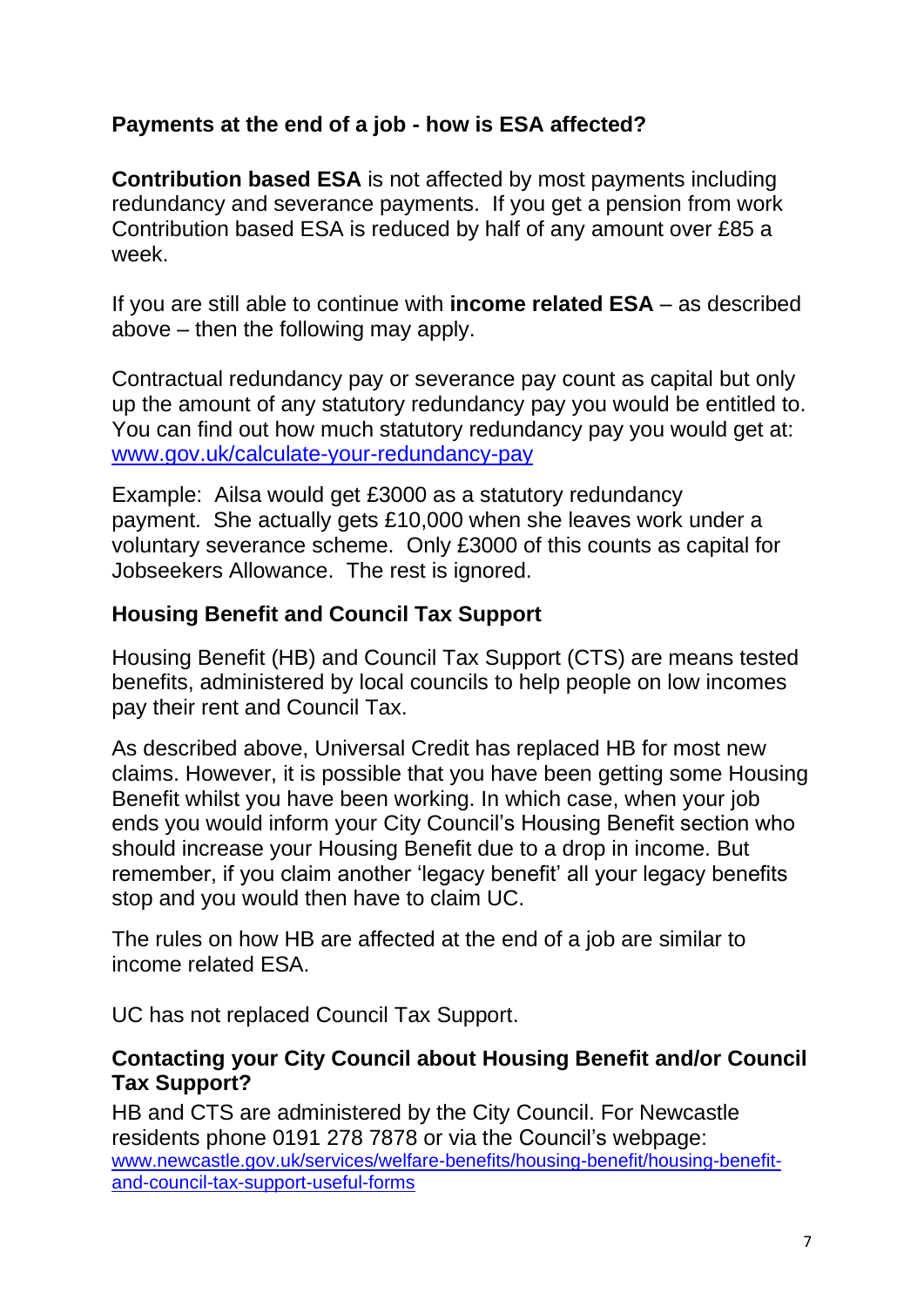#### **Tax Credits**

As described above, Universal Credit is replacing Tax Credits and you cannot make a new claim for them. If you are already getting them it is only a change in circumstances. But stopping work means you will no longer satisfy the reasons for getting Working Tax Credit but Child Tax Credit can continue. However, if you need to claim Universal Credit then your Child Tax Credit will stop. You need to notify the Tax Credits office of such a change in circumstances.

#### **Pension Credit**

Pension Credit (PC) is a means tested benefit for people of pension age.

Pension Credit has two elements:

- **Guarantee credit** is a top-up for those on a low or no income and are at least 'pension age'; and
- **Savings credit** is an extra payment for people who have saved some money towards their retirement and who reached 'pension age' before 6 April 2016. So you can see Savings Credit is being phased out.

There is no upper capital cut off limit for Pension Credit. If you have capital over £10,000 you are classed as having a set amount of 'tariff income' per week.

#### **How do I claim Pension Credit?**

Pension Credit is administered by the DWP's Pension Service. You can claim it by phoning the Pension Centre on 0800 99 1234, claim it online, or download a claim form from the Government website [www.gov.uk/pension-credit/how-to-claim](http://www.gov.uk/pension-credit/how-to-claim)

#### **Other benefits**

There are many other benefits which people in particular circumstances may be able to claim, for example benefits for people with disabilities, benefits for carers, benefits for children and benefits for people disabled through work.

To check what other benefits you may qualify for see our website [www.newcastle.gov.uk/welfarerights](http://www.newcastle.gov.uk/welfarerights)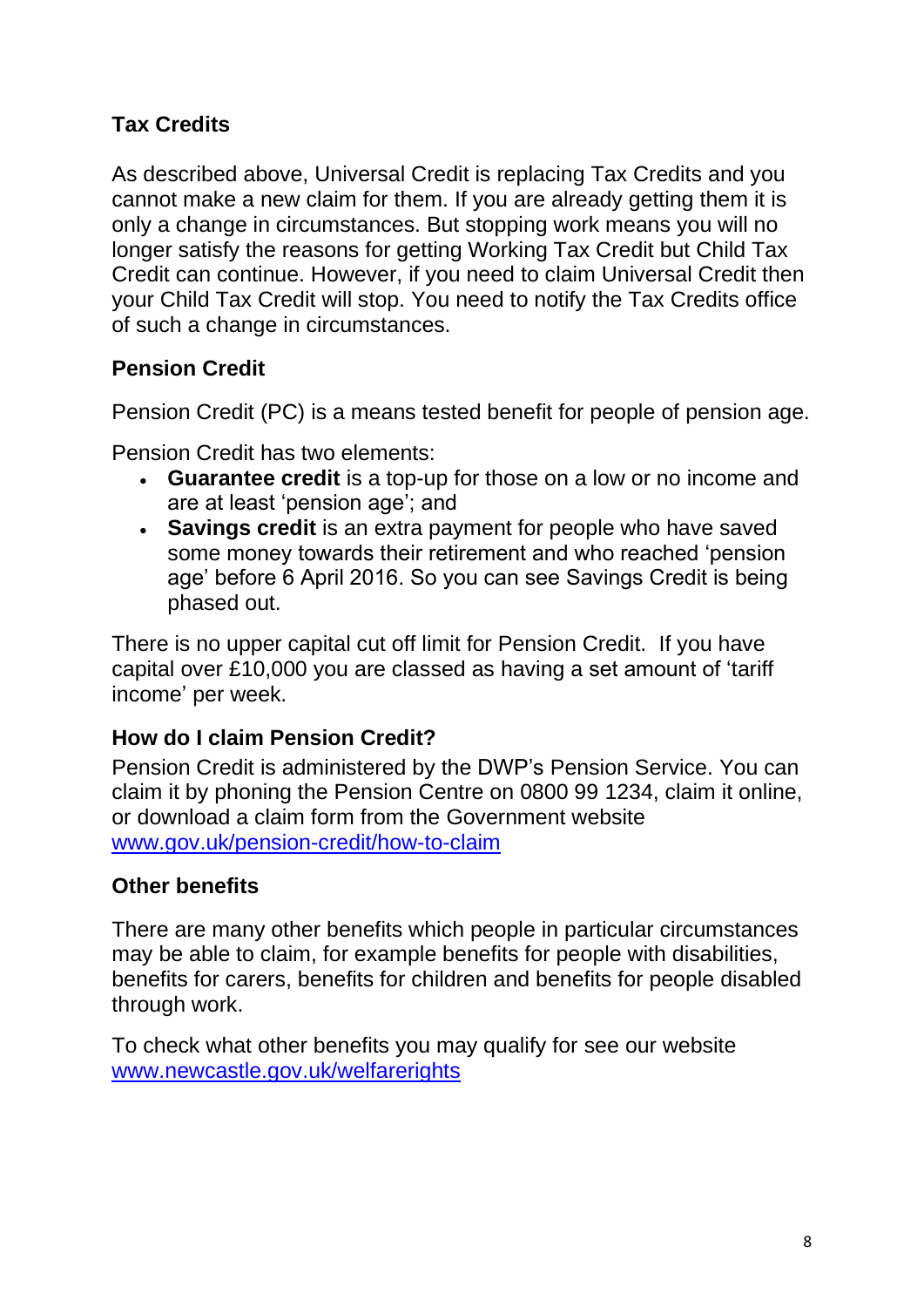# <span id="page-8-0"></span>**Help with your mortgage - a loan**

You may get help with some of the interest part of your mortgage payments and certain loans for repairs and improvements, which from 6 April 2018 is a loan rather than an extra payment of benefit, if you qualify for:

- Income based Jobseekers Allowance (IBJSA)
- Income Support (IS)
- Income related Employment and Support Allowance (IRESA)
- Universal Credit (UC)
- Pension Credit Guarantee

You normally have to wait 39 weeks before you can get help with your mortgage interest, or nine consecutive assessment periods for UC. There is no waiting period for Pension Credit. The loan will stop if you stop being entitled to any of those benefits. For IS, IBJSA and IRESA when you and your partner return to work or increase your hours and so count as in full time work there may be a 4 week 'mortgage interest run on'. For UC, if you or your partner, do any amount of paid work the loan stops and possibly, the nine months waiting period starts again. Those who were getting help before 6 April 2018 may get some transitional protection. The amount of the loan may be limited in several ways, for example, where a non-dependant - such as a grown up son or daughter - lives in the house.

# <span id="page-8-1"></span>**Part time workers and finishing work**

If you work part time and get some of the benefits explained here while you are working, there are different rules for how payments are treated when you finish work - seek advice if this applies to you. As described above, Universal Credit has replaced the above means tested benefits and you may get more or less Universal Credit as your wages change.

# <span id="page-8-2"></span>**Managing your money**

If you would like information about managing your money after redundancy or are worried about debt you can find useful information on our website [www.newcastle.gov.uk/welfarerights.](http://www.newcastle.gov.uk/welfarerights)

Or seek advice about debt and money management. See below.

# <span id="page-8-3"></span>**More information**

From Money Advice Service [www.moneyadviceservice.org.uk/en/articles/benefits-and-tax-credits](http://www.moneyadviceservice.org.uk/en/articles/benefits-and-tax-credits-when-youve-lost-your-job)[when-youve-lost-your-job](http://www.moneyadviceservice.org.uk/en/articles/benefits-and-tax-credits-when-youve-lost-your-job)